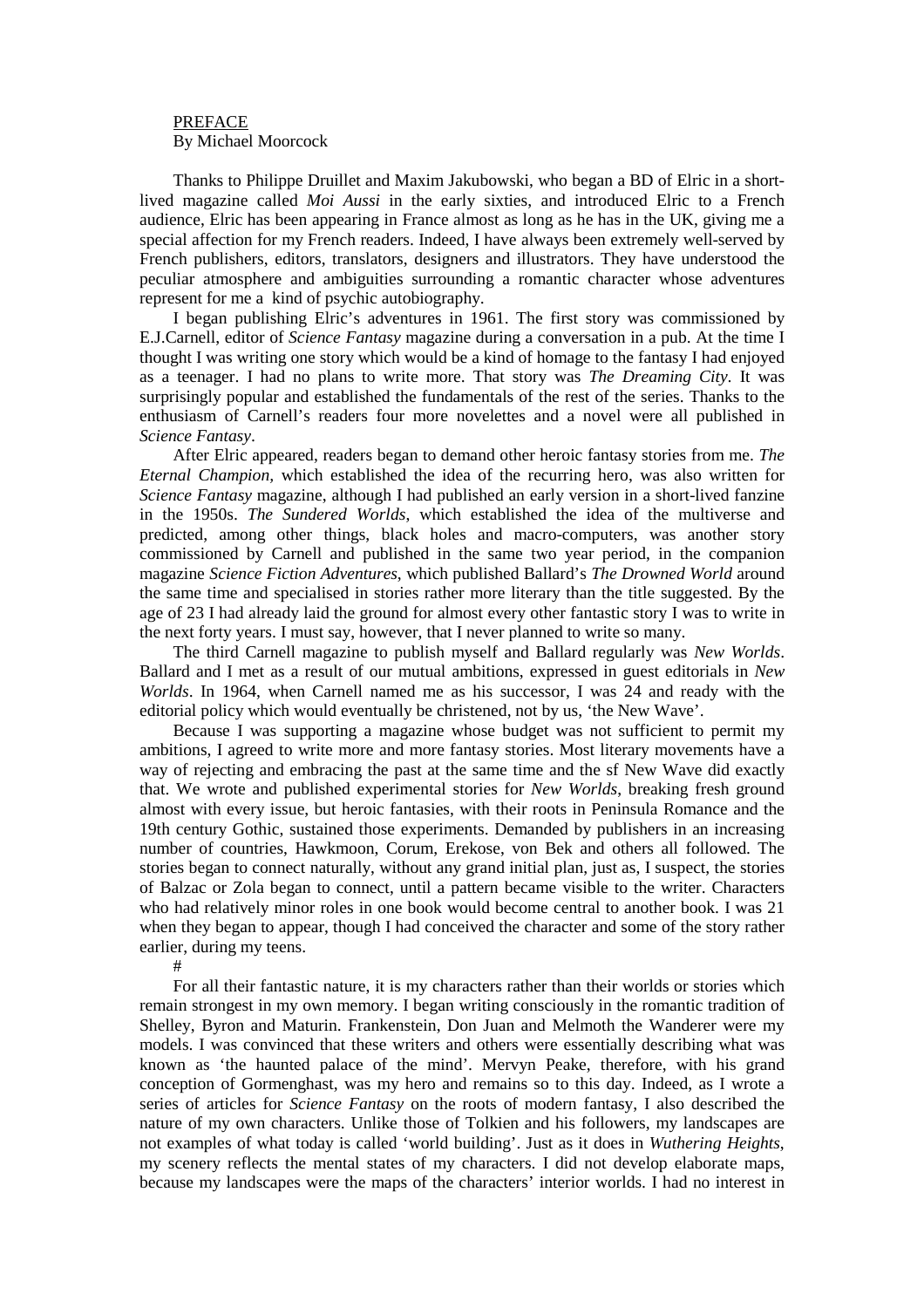concocting complicated glossaries and languages for my various worlds, because the lexicon I was using was one of images, which in turn reflected internal conflict, what we used to call 'The Alphabets of Unreason'. My grand palaces and cities had no limitations because the architecture of the unconscious has no limitations. My invented languages are more familiar to psychologists than they are to etymologists. Like Poe and others, I was interested in words and names whose resonances echoed states of mind rather than the grammars of ancient races.

That could be why I am flattered but always a little mystified by the way in which my work has been co-opted into the world of *Dungeons and Dragons* and other games. I have no answer to a reader or gamer wanting to discuss the chief national product of Oin or Yu or how many miles lie between Shazar and Jharkor across the Marshes of the Mist. The Marshes of the Mist certainly contain undiscovered aspects of Young Kingdoms geography but they are primarily undiscovered aspects of my own and my protaganonists' psyches. They are therefore infinite. Perhaps they will only become finite when I die. My fantasy fiction is in this respect no different to my 'realistic' fiction, such as *Mother London* or *Byzantium Endures* (*Byzance 1917*). I use it to explore my own memory, my own character, as well as to make a moral examination of the objective world and its workings. That is why so much of it

is set on the borderlands between reality and nightmare. If the  $20<sup>th</sup>$  century, which gave us amongst so many examples, Flanders, Auschwitz and Rwanda, taught us nothing else, it taught us how little distinction there is between the two.

I am, of course, flattered that Elric's character and adventures have entered the common gaming lexicon, just as I am pleased at his frequent appearance in other guises, in comics and in animé. I must admit that I prefer to be *asked* if people wish to write about the character and these days Elric is not quite as free as he began, since a major studio bought the rights to his adventures and have a characteristically corporate attitude to what they regard as their 'intellectual property'. For many years I resisted the inducements of corporate entertainment to co-opt Elric. Now, as I write, there is a possibility that a major producer plans a film faithful to my original intentions. I am lucky in having readers in the film business who understand Elric's nature very well and I am assured they will not take too literal an approach, which was what I had feared in other directors and producers who in the past attempted to purchase the rights. I have already expressed the hope that, if they do not choose to direct the movie themselves, they will give the job to a French director, not merely because of my admiration for so many French films from the classic silents to the present, but because I believe a French director will bring the appropriate sensibility to my character, just as so many French writers have understood him, often, perhaps, better than the majority of those English and American writers who have already recorded his apocryphal adventures. Indeed, I still harbour a strong desire that one or more of my stories will be filmed entirely in France. Meanwhile, with Fabrice Colin (see his "Eulogy for the Abyss-Fish" in this volume), I am now writing Elric stories which *originate* in France! The first of these novels is *Les buveurs d'ames*.

I hope this helps go towards explaining why I have, for instance, been happy to see Jerry Cornelius appear in so many forms, by so many hands, from Mal Dean to Mike Harrison, from Möbius to Norman Spinrad, and have never sought to control those interpretations, just as I have never laid down the law as to his appearance nor controlled the manifestations of Elric (though personally I have clear ideas of what he looks like). New authors offer fresh revelations, new aspects of a character which can often surprise me. What's more, who could not be fascinated by seeing their reflection in so many different mirrors ? My self-image as a writer is that of someone in constant public dialogue with his readers around the world (see my website [www.multiverse.com/\)](http://www.multiverse.com/). That vision is exemplified and amplified by this kind of experiment. All my working life I have enjoyed that dialogue, frequently responding to reader requests to write about certain characters or events, ideas suggested by those who have seen an aspect of my stories which I might have missed. Of course I have all the usual egocentric traits of a self-obsessed creative person and have insisted, sometimes against considerable resistance, in making my own path. I am obsessive, arrogant in moulding other peoples' tools and ideas to my own uses, sometimes disappointed by the way my own tools are used to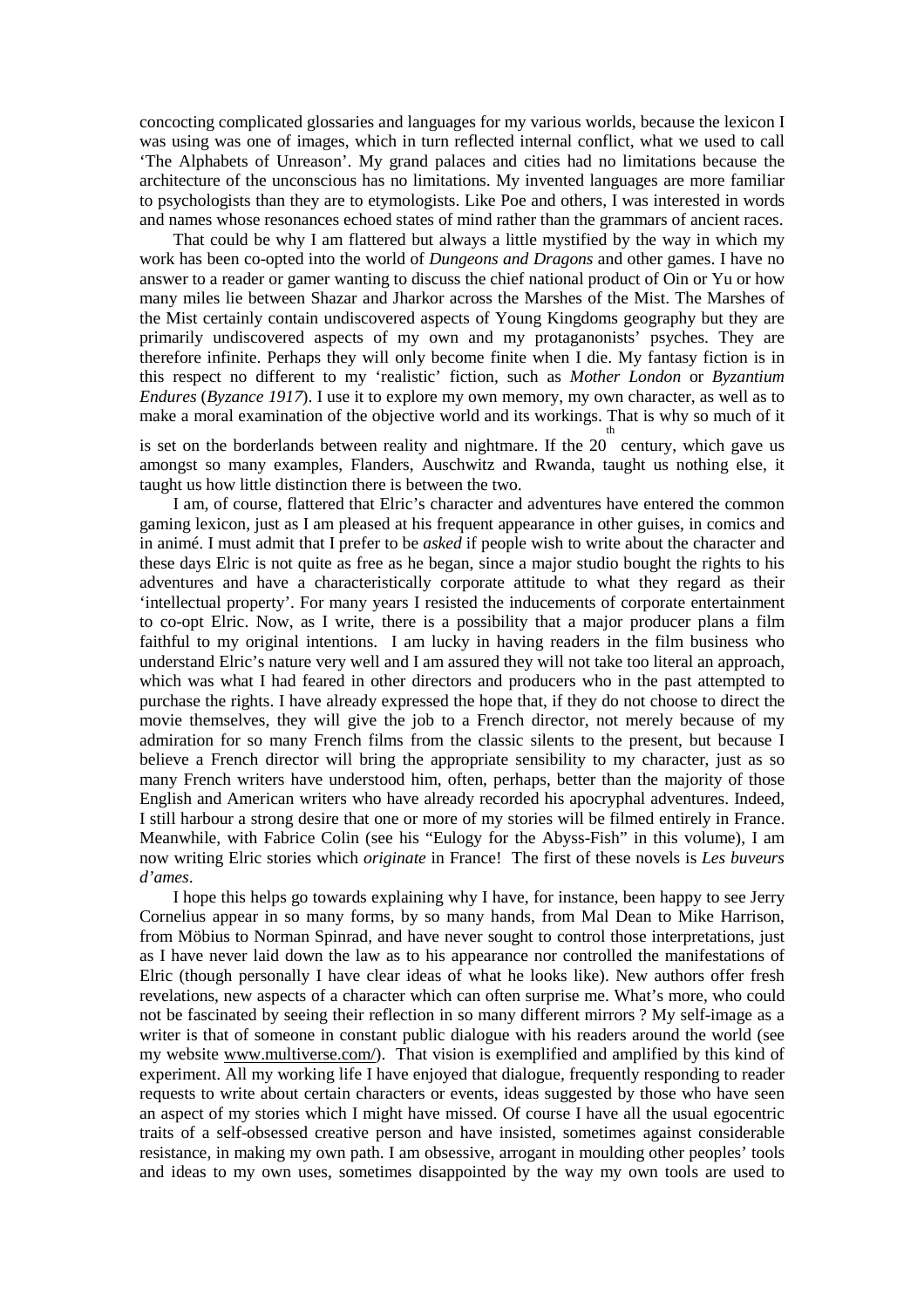crude or unoriginal effect. I refuse the dictates of publishers and will not write more stories merely because I am offered large sums of money or because the majority of readers demand them. I will only write what I believe furthers my own literary ambitions and offers the reader something fresh. There is always a temptation to write the same story over and over again, and indeed this is probably the best way to become a very rich writer, but precisely because I hate the thought of becoming repetitive and creatively infertile, I love to open my creations to fresh interpretation.

With the completion of my most recent Elric trilogy, which began with *The Dreamthief's Daughter* and continued through *The Skrayling Tree* and *The White Wolf's Son,* I have retired from writing heroic fantasy novels in English, at least in the conventional form of the romance. I have done some work in describing Elric's youth and education in a BD done in collaboration with Walter Simonson, called *Elric: The Education of a Sorcerer,* and a new series of comics by other hands are already appearing in English (*The Balance Lost* by Chris Roberson, Boom Comics 2011/12) one in French whose title I don't yet know. I am taking an active interest in a film, which will probably combine the novel *Elric of Melnibone* with the short story *The Dreaming City*, and can hope that if this film finds favour with the public, there will be two more, bringing Elric's story to the conclusion described in *Stormbringer.*

It is possible that I will continue writing novellas detailing the 'missing' years of Elric's life ; but I have decided to stop writing heroic fantasy novels for a number of reasons. I am more interested in the experimental narratives of such books as *Blood* and *The War Amongst the Angels or The Whispering Swarm* – which offer readers a less familiar fantasy. They work, as my original stories did, against established literary and generic conventions. The irony of writing for as long as I have been writing is that the experiments of one's youth become the conventions of one's old age and involve me in subverting these new conventions as I subverted the earlier ones! Moreover, I honestly believe I can add little more to a form which I helped create. There are also many good, newer writers, as this anthology proves, who can expand the form and make it do fresh things, attack different problems, offer more spectacular dreams. When I began writing Elric it was in very much the same spirit that I began performing rock and roll – precisely because it was a new, fresh, unmapped territory, where you could learn by selling your mistakes, where you could begin something never quite knowing how it was going to turn out and be pleasantly surprised by the result. This characterised the age we call the Sixties. Today, it is impossible to write or perform what we started then without a sense of repetition. There is now a vast canon, a context within which you are creating. It does not mean that the creations are any better or worse, but they are conceived and brought to completion in a very different atmosphere. People like Ballard, Spinrad, Disch, Aldiss, Zelazny and others were attracted to fantasy and science fiction precisely because there was no established body of criticism, no magazines devoted to its discussion, no academic theses. Nowadays, comics and games and other literary and musical expressions offer that same sense of venturing into uncharted territory. This is not to say that there is no uncharted territory left, but when I began it was almost entirely *terra incognita*. *New Worlds* first manifestation as a fanzine before World War Two was actually *Novae Terrae*. You set off on those unknown seas, much as the Vikings set off, hoping that your ship was sturdy enough and your compass not too crude for the job. Certainly in rock and roll there was a very good chance you might not come back alive and to some of us around *New Worlds*, experimenting with drugs and lifestyles, there was a very similar risk.

As the frontiers shrink, of course, you become dangerously close to turning into one of those old farts who wag their fingers at the young and say how much more glamorous life was in their day. Clearly, it is in the nature of glamour to take on different forms, find different voyages, different kinds of ship, different destinations and navigational aids. It is in that spirit, I hope, that I offer Elric to younger writers, just as I gave Jerry Cornelius to others so many years ago, in the hope they will take him on new explorations. I am delighted by their novelty, intrigued by the aspects of Elric's character and world they reveal, applaud their courage and remain, as always, flattered by their interest.

And, as hardly needs to be said, I am delighted if this Francophone experiment strengthens my already strong and affectionate bonds with France (where I now spend much